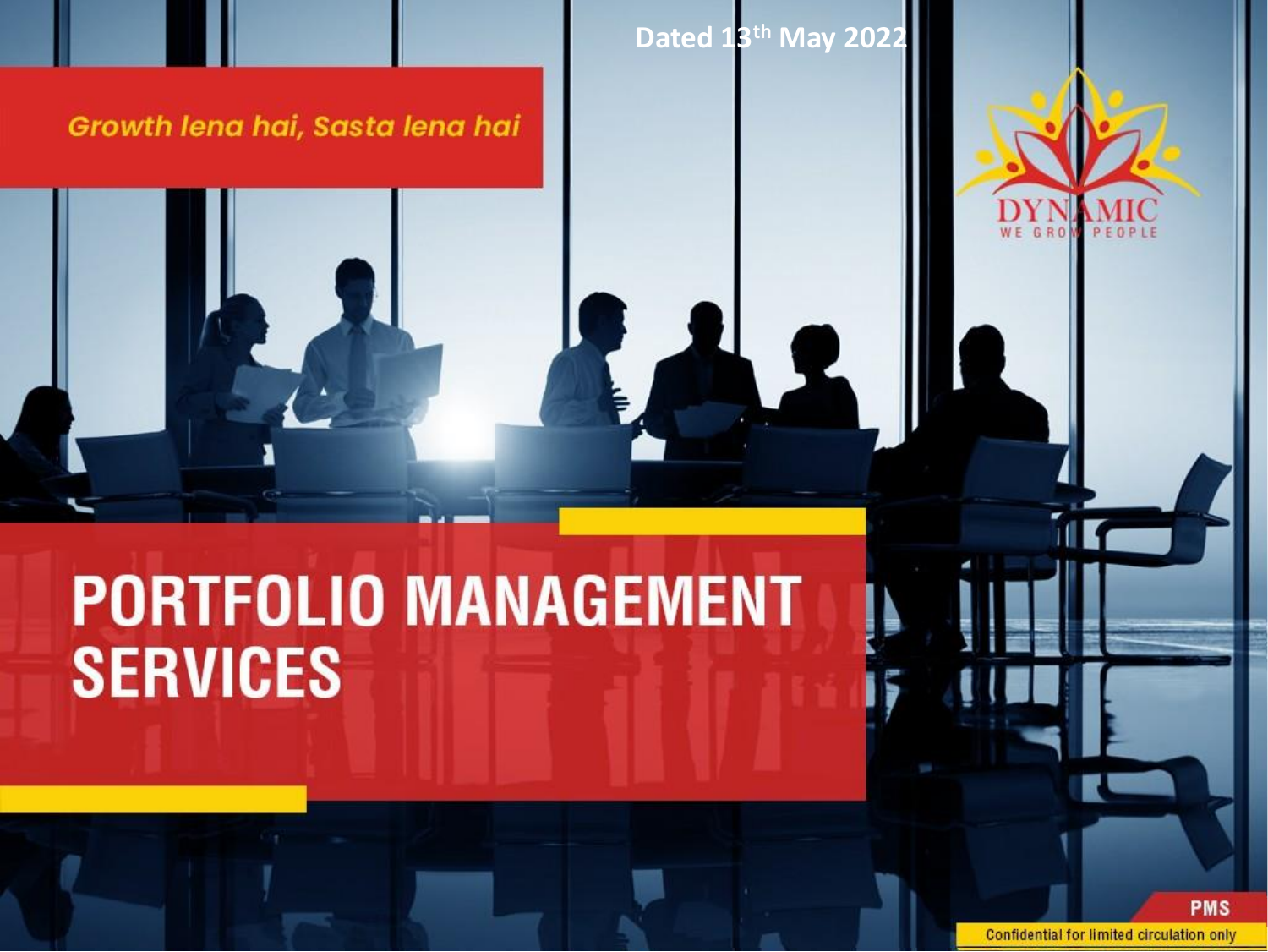

#### **CONTENTS**

- ❖ About us & About our PMS
- ❖ Meet our Fund Manager
- ❖ 4 Golden Rules of V.A.L.U.E Investing
- ❖ Our Predictive Analysis Description, Process and Overview
- ❖ Our Team
- ❖ PMS Returns compared to benchmark Largecap Growth Strategy, Midcap Growth Strategy, Smallcap Growth Strategy.
- ❖ Our Custodian
- ❖ Contact Us
- ❖ Disclaimer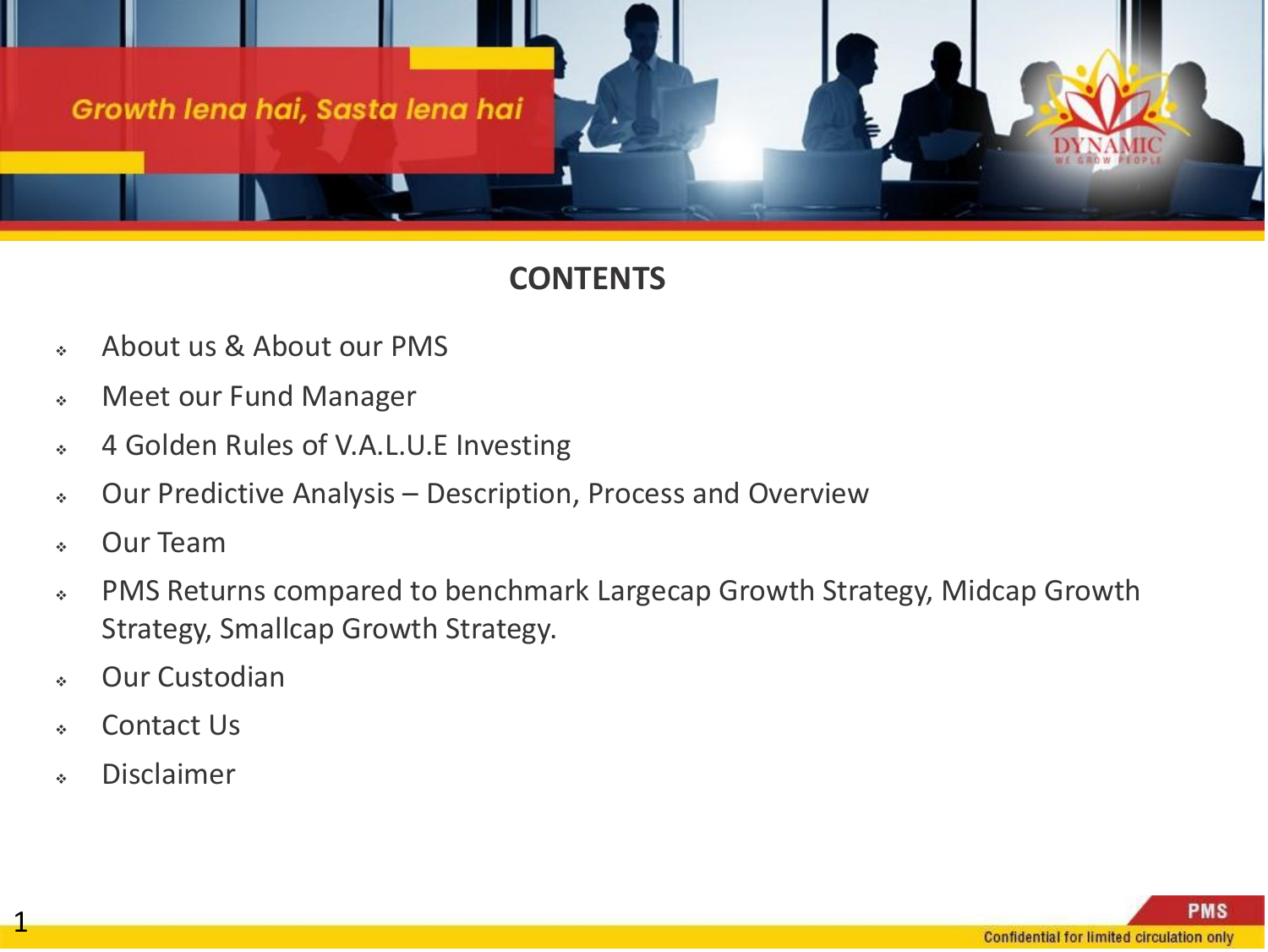#### **About Dynamic**

Dynamic Equities Pvt. Ltd. is a SEBI registered Portfolio Manager (PMS), Registered Investment Advisor, NSE, BSE registered Stockbroker, NSDL Depository Participant and AMFI registered Mutual Fund Advisor. The Company is also ISO 9001-2015 Certified. The company was incorporated in 1999 with its head office in Kolkata. We also have a branch office in Mumbai. Dynamic currently has over 60 dedicated employees. Presently the company is jointly owned by Mr. Shailesh Saraf, Managing Director & Mr. Shridhar Bhuwalka, Joint Managing Director. We are primarily engaged in Wealth management financial services and Arbitrage.

Dynamic extensively focuses on research and technology as core areas to shape its growth and improving client satisfaction. It has builta robustinfrastructuretomeetgrowingrequirementsofitsclientsandtooffertimebounddeliveryofqualityservices.

#### **Portfolio Management Services**

At Dynamic, our Portfolio Management Services are highly customized to cater to your needs, and enable you to achieve your financial goals.

Our prime focus is to create wealth for the clients &our expertise in the areas of extensive research, highly qualified investment team and a rich experience of over 2 decades in the financial services space, enables us to achieve this goal for you.

We build new distinct portfolios for you based on your investment objectives and risk appetite, for which we offer a wide range of strategies including **Largecap, Midcap, Smallcap and Multicap strategies**, which aim at maximizing the investors wealth while making investments in diversified sectors which have a potential to grow at a faster pace, with a sustainable management &corporate governance standards.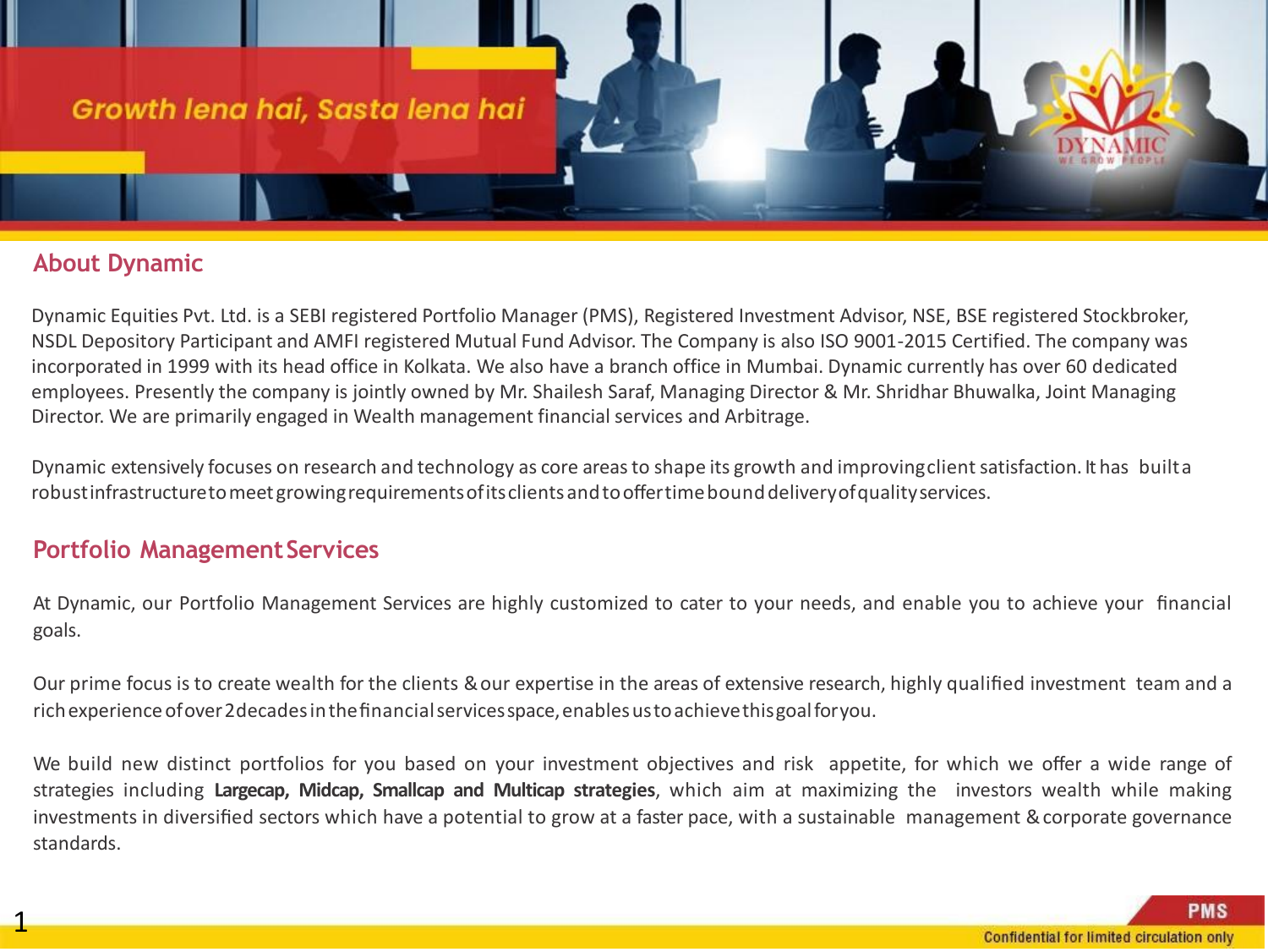#### **PMS** Confidential for limited circulation only

# **OUR FUND MANAGER**

**Mr. Shailesh Saraf** *Managing Director - Dynamic Equities Pvt Limited Certification on Value Investing from Columbia University More than 25 Years Experience*

Mr. Shailesh Saraf focuses on generating high alpha at substantially lower risk through his excellently devised strategies and stocks. His emphasis on long term quality and growth as foundational principles for equity investing has greatly benefited the investor community.

Based on artificial intelligence with human touch, his unique predictive analysis gives what stocks to buy, when to buy, how much to buy and when to exit. This has been extensively researched and backtested to create confidence and remove greed and fear from investor mindset.

His YouTube channel has 19000+ subscribers, with 60+ videos & 6.9 lakh+views. His educative, practical & enriching 4 day Online Programme has benefitted many retail Investors and have empowered them with the right knowledge to create long term wealth from the stock market.



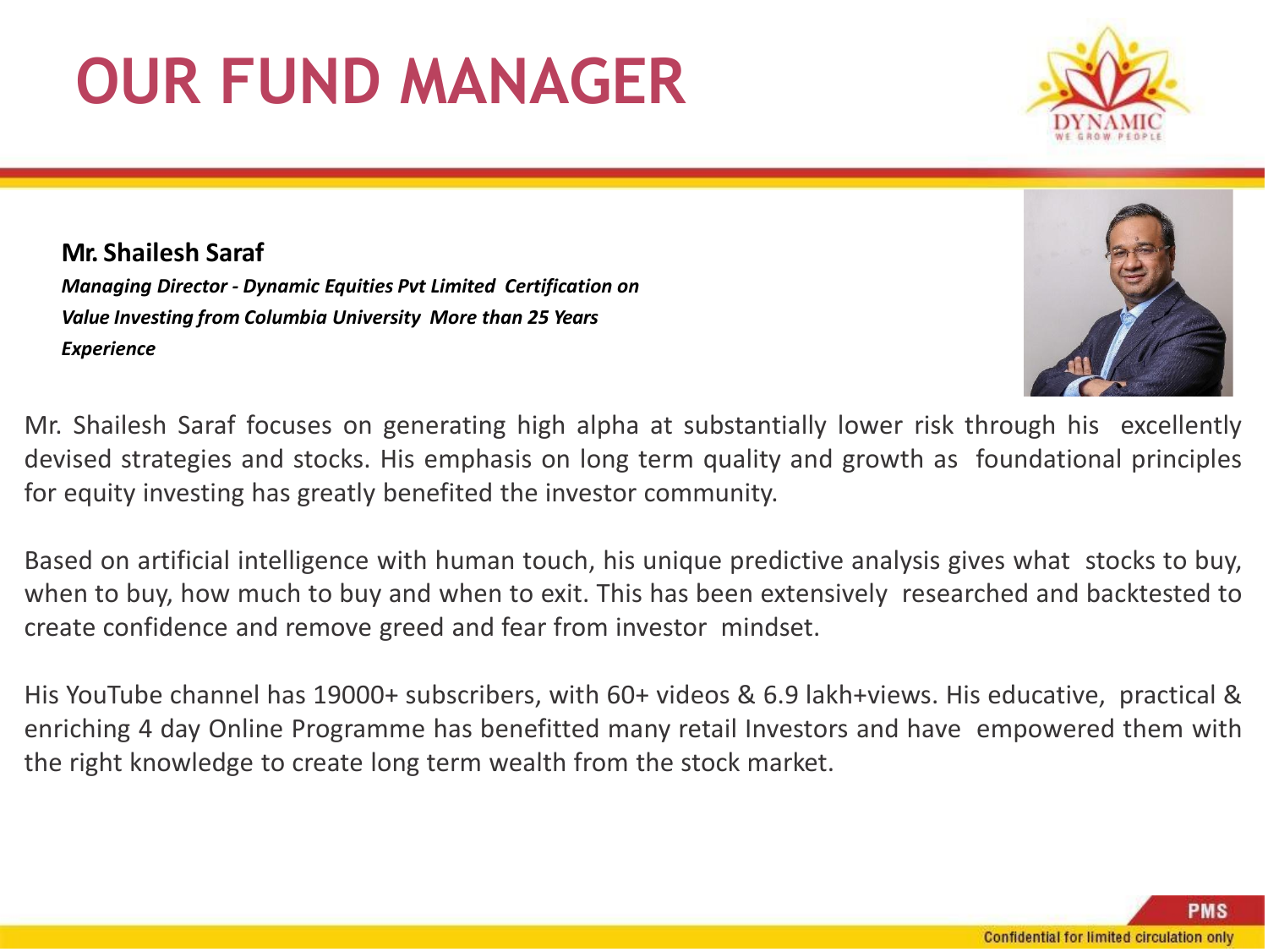

**Stock Prices Goes Up On High Growth And Low Valuation**

### **Growth Makes the Stocks Price Grow Up**

 $\sqrt{G}$ rowth in Sales ✓Growth in Profits ✓Growth in ROE (Return On Equity) ✓Growth in Free Cash Flows

### **Sasta means Valuations**

 $\checkmark$  Low PE Ratio (Price to Earning Ratio) ✓Low PS Ratio (Price to Sales Ratio)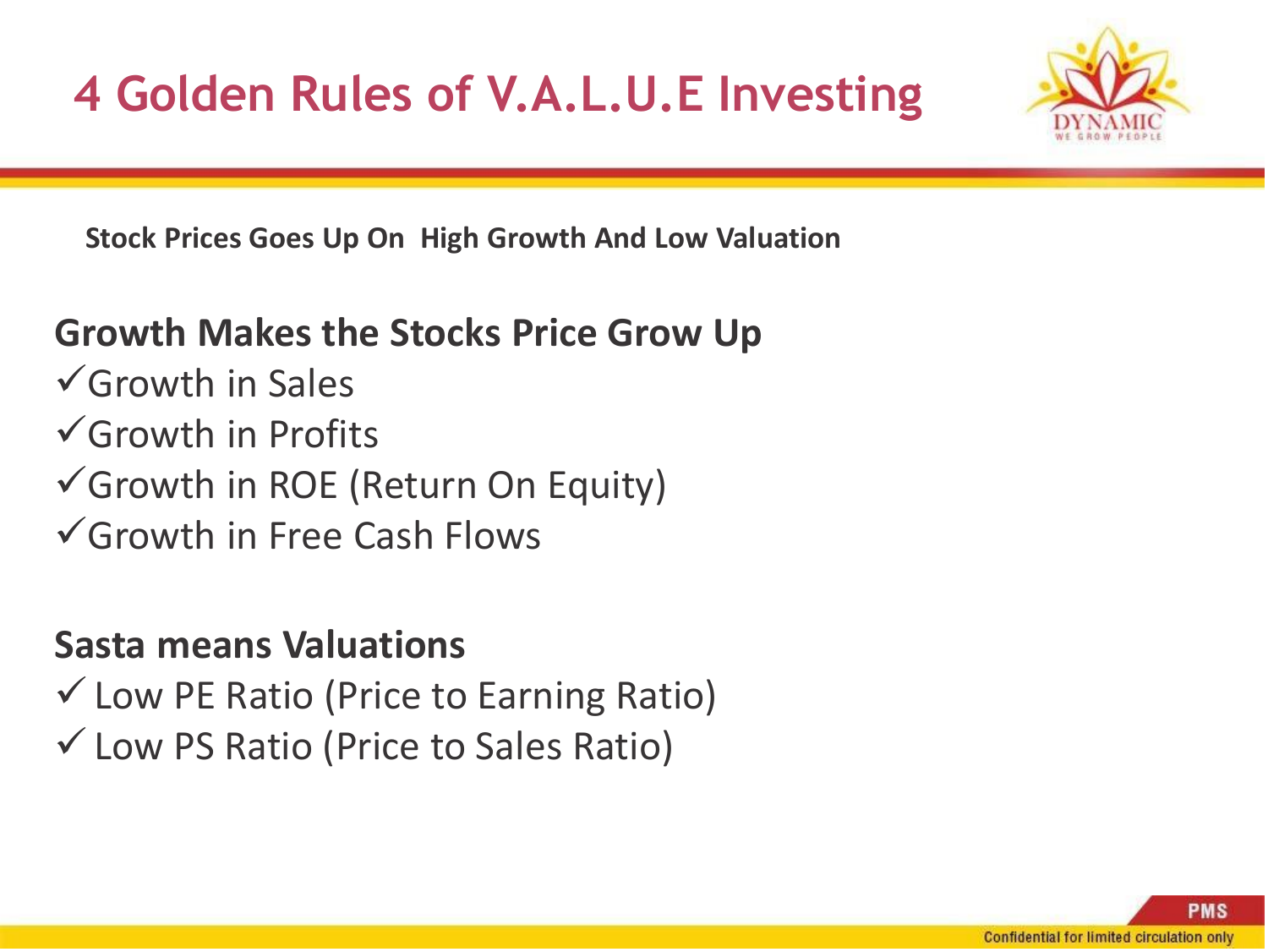## **OUR V.A.L.U.E PMS IS BASED ON PREDICTIVE ANALYTICS**



Predictive analytics is the use of data, statistical algorithms and machine learning techniques to identify the likelihood of future outcomes of great stocks portfolios based on historical data.

The goal is to go beyond knowing what has happened to providing a best assessment of what will happen in the future of these portfolio stocks.

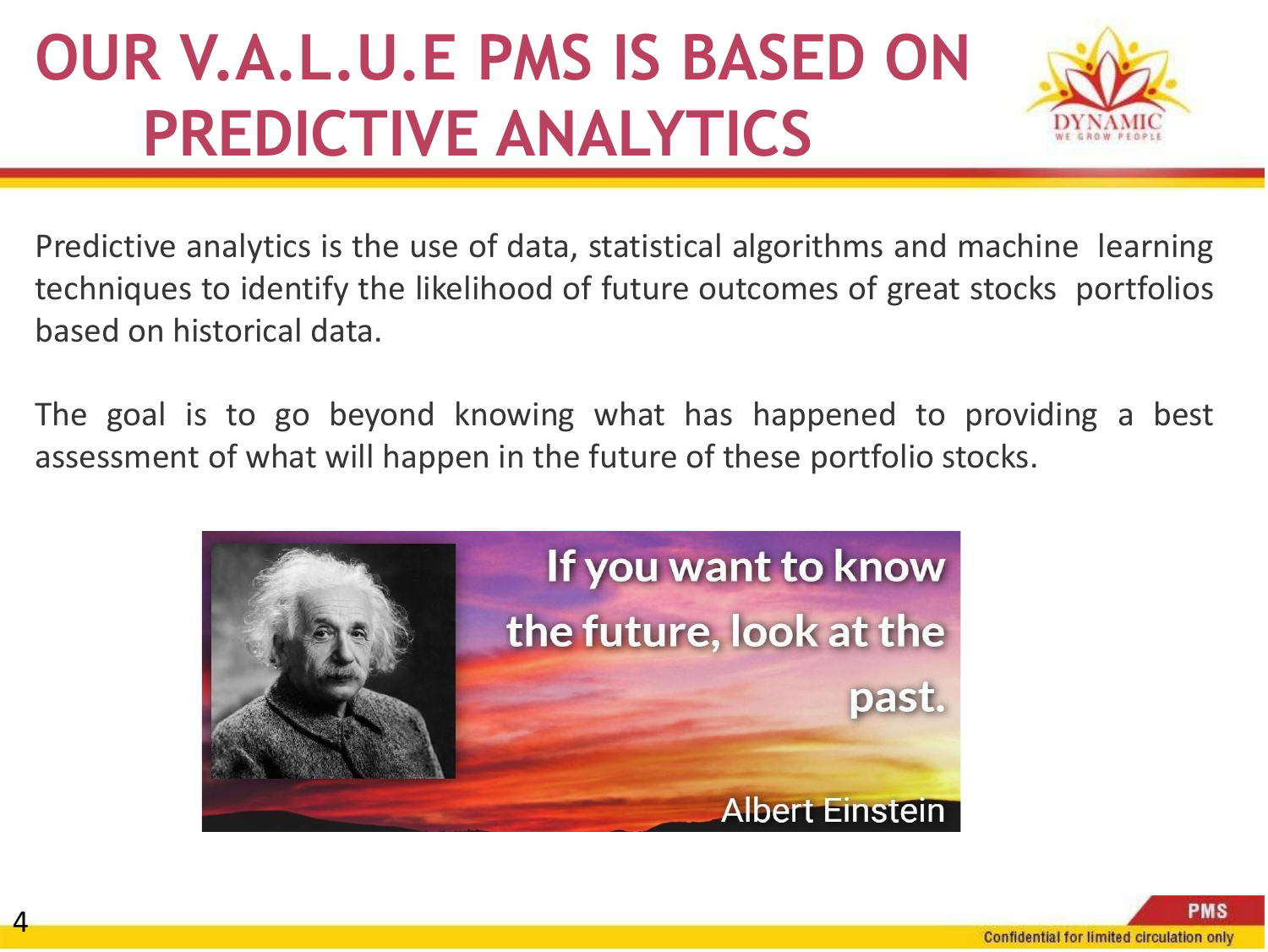### **OUR PREDICTIVE ANALYSIS PROCESS**





**PMS**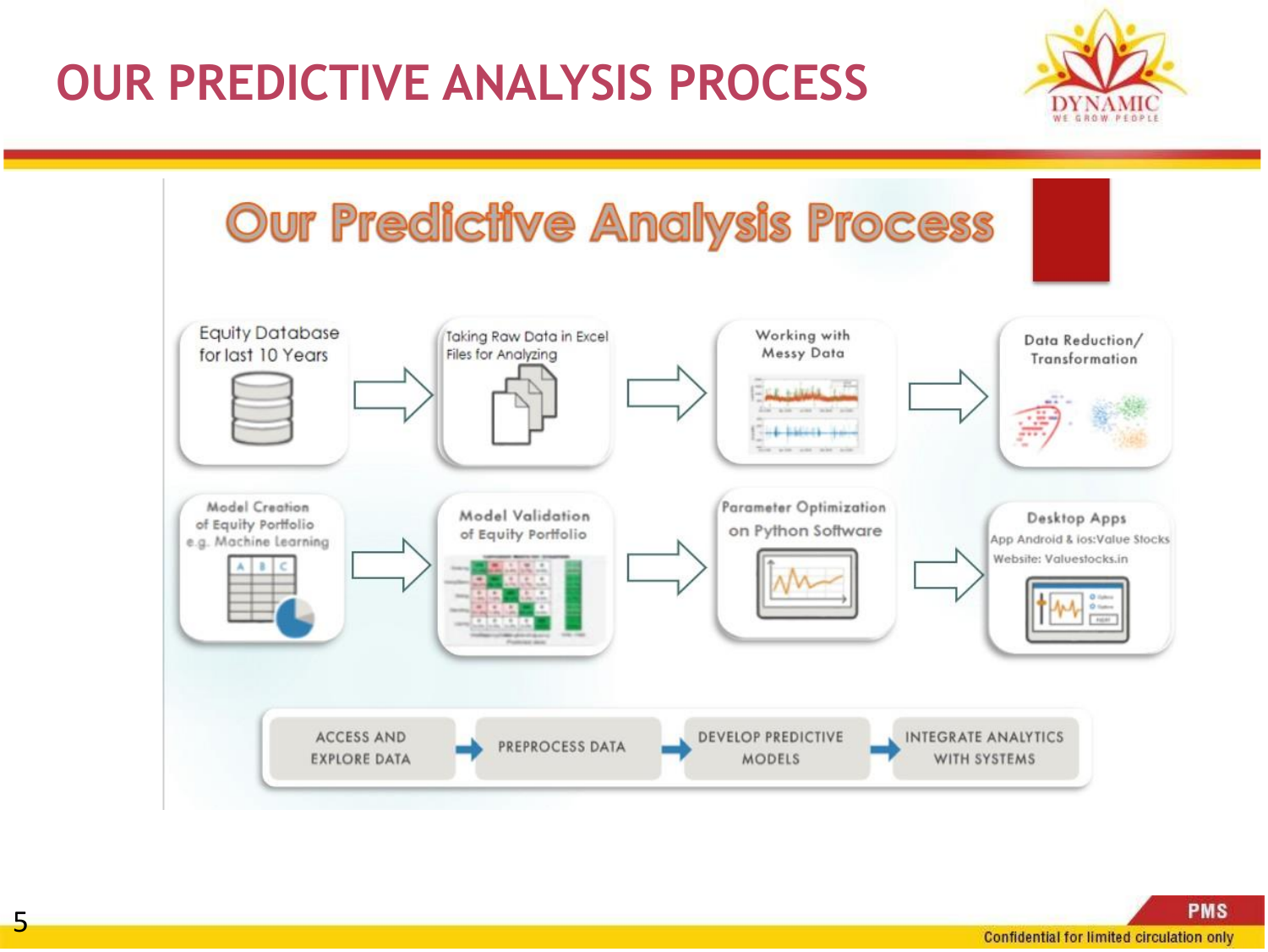## **THE TEAM**



#### **Research and Market Analysis Team**

Our dedicated in-house Research Team is passionately driven by Mr. Saraf himself. The team comprises of highly skilled and qualified personnel having specialized degrees in areas related to finance and analytics and stock markets. Great amount of effort and dedication from this team has ensured that our strategies and stock lists give the clients maximum return from the market making them outperform the market benchmarks.

#### **Data Management Team**

Data management is the cornerstone for any strategy making or stock filtering process and we have an extremely competent team for that. Data for all NSE listed stocks are sourced and transformed, from being messy to meaningful. Subsequently, parameter optimization is extensively done to give the final list of quality best performing stocks. This whole process is done seamlessly and automatically, everyday. In essence, it's a highly sophisticated robo advisory model system and process.is functional based on the output which our data management systems give. The uniqueness of our systems lie in the fact that any data - fundamental or relating to price can be accessed by our research team at a click of the mouse making it highly accessible and organised. This in turn has made our research more accurate and efficient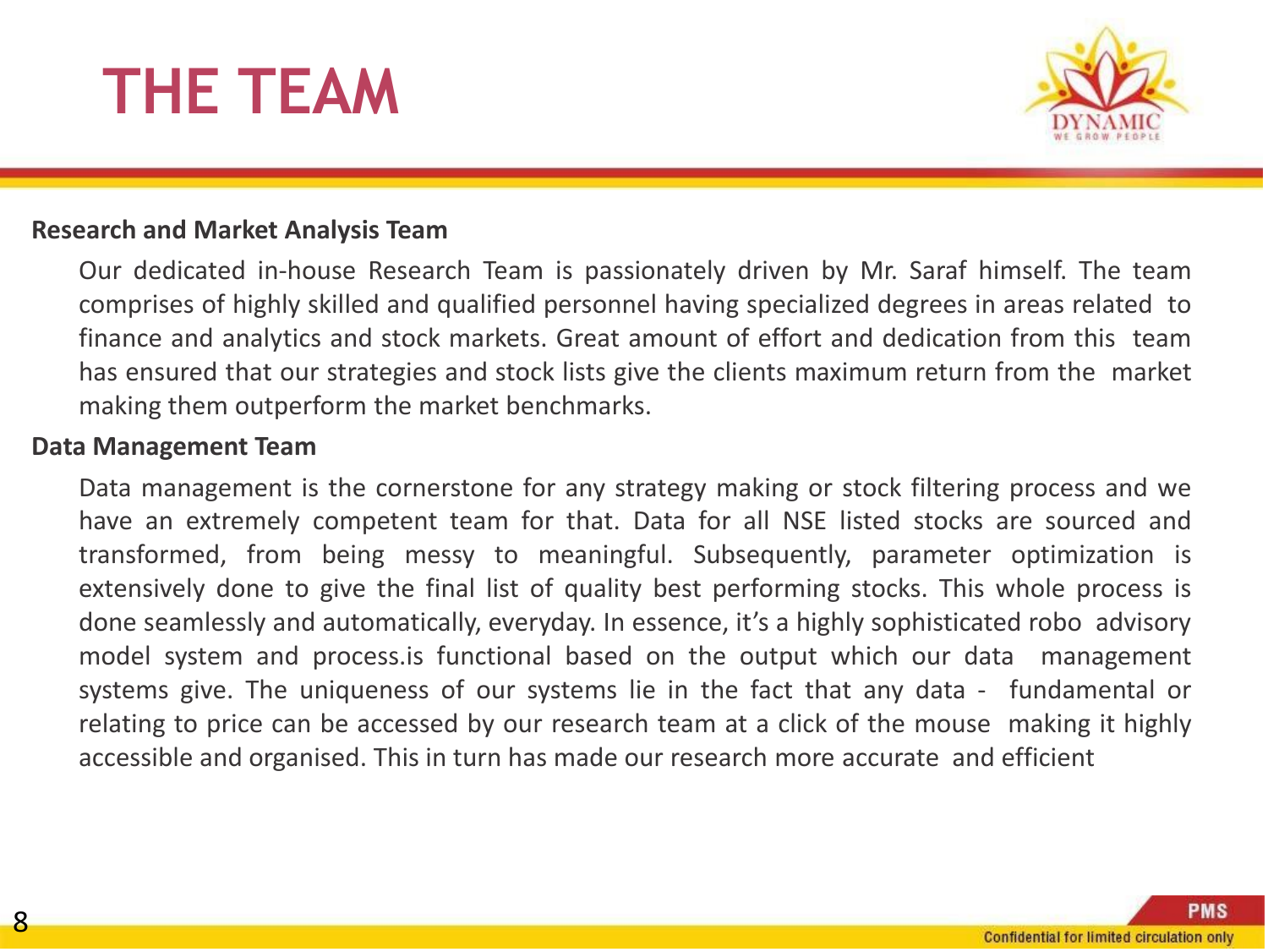### **Largecap Growth Strategy**

Large cap companies are less volatile as compared to mid and small cap companies. Large cap companies have proven management track record, fundamentals and the capability of delivering consistent long term returns, This Portfolio is suitable for clients who prefer large cap equities with an investment horizon of 3 years and above.

Our Largecap Growth Strategy Portfolio seeks to buy companies that are

- ➢ One of the Leaders in the industry in which they operate
- $\triangleright$  Have rapid growth potential over next 3 to 5 years
- ➢ Strong financial strength (cash flow & revenue growth)
- ➢ A proven business model and strong management
- $\triangleright$  Strong competitive edge and sustainable market share
- Primary Investment universe  $-1$ -100 stock as per market capitalization
- $\triangleright$  We rebalance quarterly after quarterly results are announced
- $\triangleright$  Maintaining Positions in companies with relatively less/low leverage
- ➢ Growth outlook of 10%+ at portfolio level with Portfolio level ROE of 15%+
- Large cap companies are less volatile as compared to mid and small cap companies.

| <b>Last 5 Yrs</b> | <b>Strategy</b> | <b>Benchmark</b> |
|-------------------|-----------------|------------------|
| <b>5Yr Return</b> | 97.97%          | 65.07%           |
| 5Yr CAGR          | 19.33%          | 12.44%           |

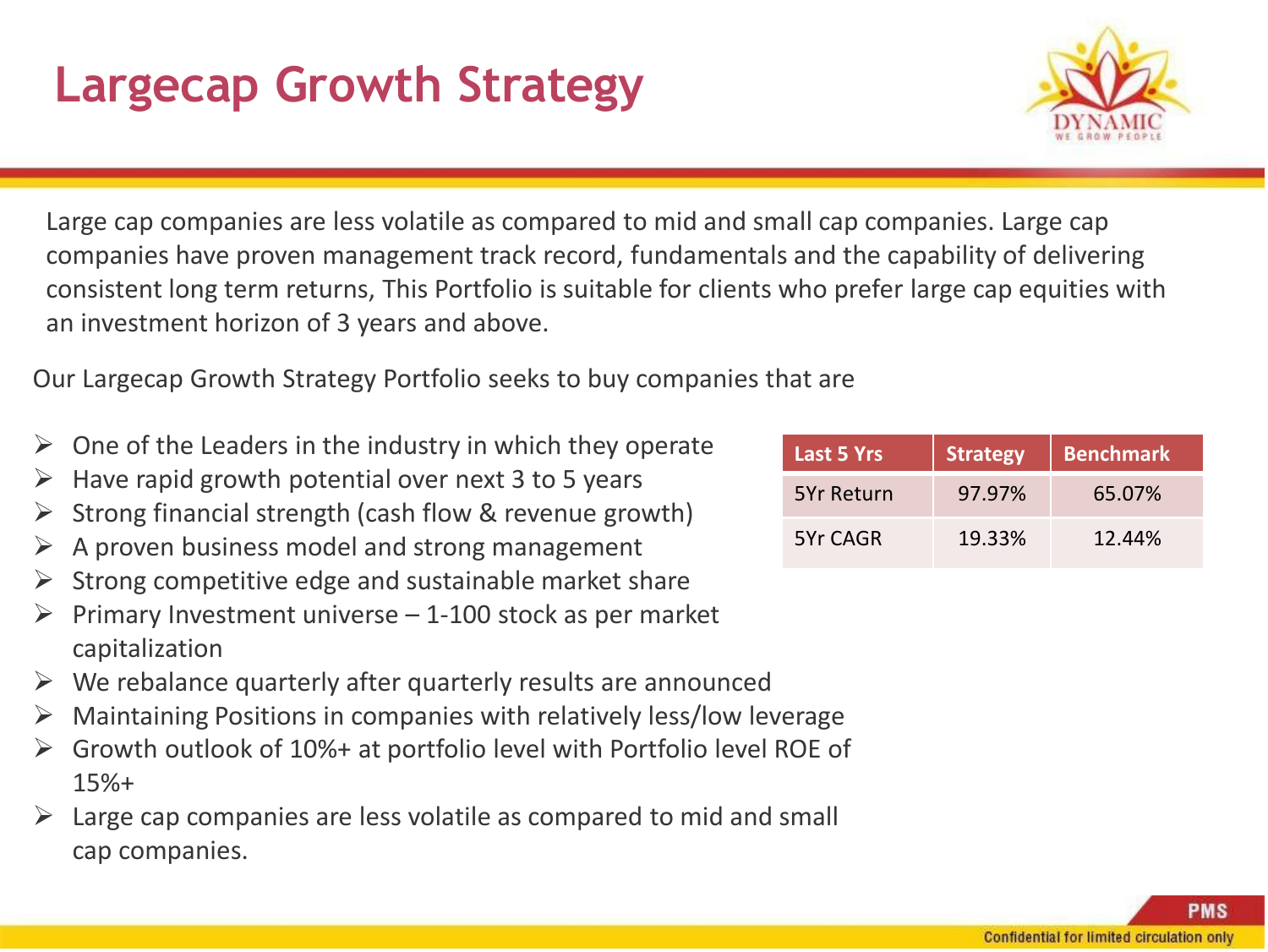## **Midcap Growth Strategy**



"It's far better to buy a wonderful company at a fair price than a fair company at a wonderful price"

Our Midcap Growth strategy look for those fair company at wonderful price, we have invested in such Midcap companies that has become Largecap in last 5years.

- $\triangleright$  Primary Investment universe 100-250 stock as per market capitalization
- $\triangleright$  We rebalance quarterly after quarterly results are announced
- $\triangleright$  Maintaining Positions in companies with relatively less/low leverage
- $\triangleright$  Growth outlook of 20%+ at portfolio level with Portfolio level ROE of 20%+
- $\triangleright$  We Invest in Reasonable valuation, relative to quality & growth prospects, Stable business, preferably consumer facing, Sustainable competitive advantage, Competent management team , Healthy financials & ratios
- ➢ Sustenance of growth momentum through our tool "Alpha Generator Score"

| <b>Last 5 Yrs</b> | <b>Strategy</b> | <b>Benchmark</b> |  |
|-------------------|-----------------|------------------|--|
| <b>5Yr Return</b> | 124.71%         | 73%              |  |
| 5Yr CAGR          | 23.88%          | 25%              |  |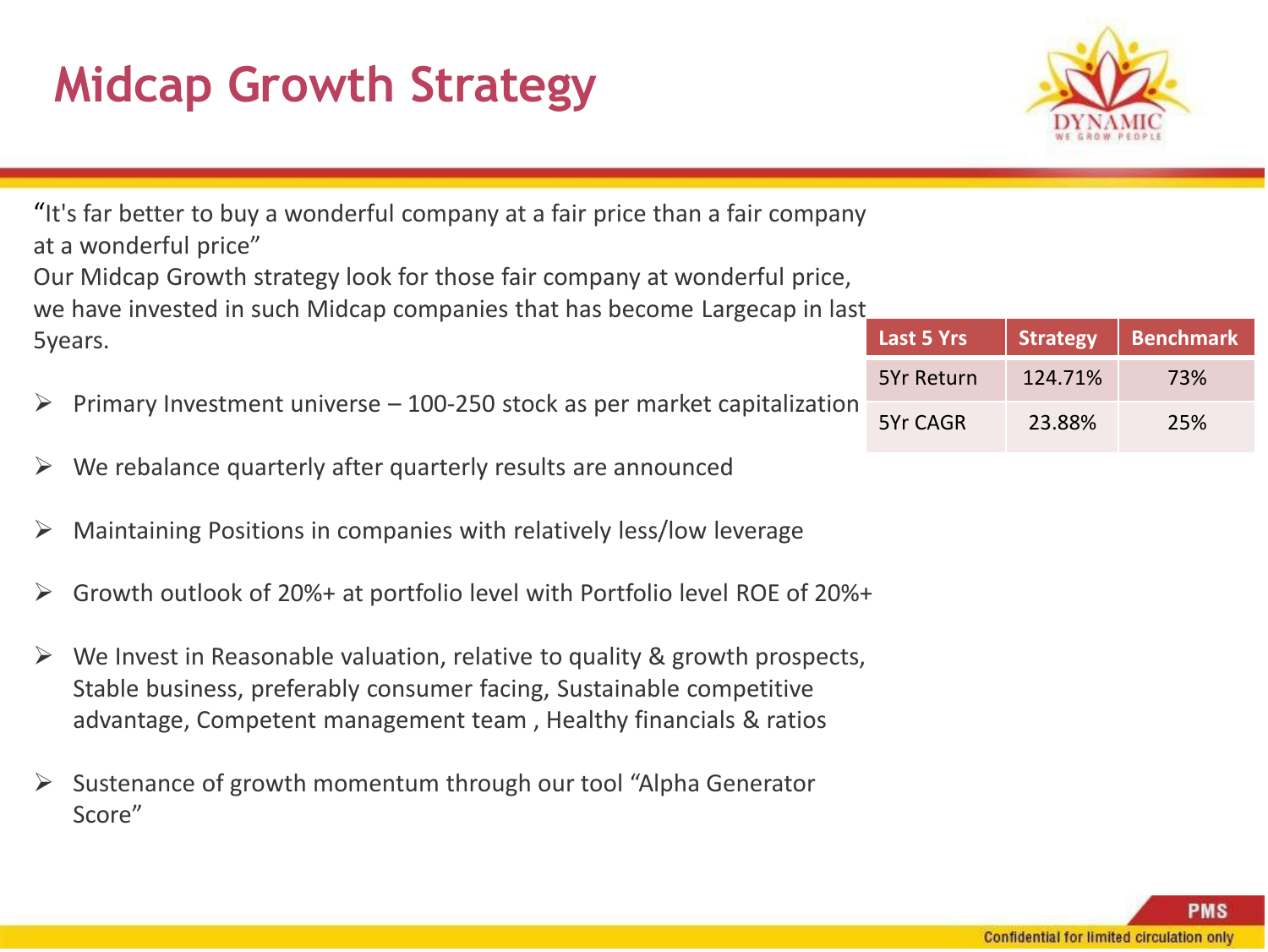## **Smallcap Growth Strategy**



Maximum wealth is created when a Small cap company becomes Mid/ Largecap. Our Smallcap Growth Strategy has a stellar track record of identifying Multi-baggers in last 5years. **Our Smallcap Strategy has featured in money control article as 3rd Top Performing Strategy in the year 2021 to 2022**.

- $\triangleright$  Primary Investment universe 250-500 stock as per market capitalization
- We rebalance quarterly after quarterly results are announced
- $\triangleright$  Maintaining Positions in companies with relatively less/low leverage
- ➢ Growth outlook of 30%+ at portfolio level with Portfolio level ROE of 25%+
- ➢ We Invest in reasonable valuation, relative to quality & growth prospects, Stable business, preferably consumer facing, sustainable competitive advantage, competent management team , healthy financials & ratios
- Sustenance of growth momentum through our tool "Alpha Generator" Score"

| <b>Last 5 Yrs</b>        | <b>Strategy</b> | <b>Benchmark</b> |  |  |
|--------------------------|-----------------|------------------|--|--|
| <b>5Yr Return</b>        | 219%            | 56.03%           |  |  |
| 5Yr CAGR                 | 40%             | 7.59%            |  |  |
| 1 Yr Return<br>Mar 21-22 | 83%             | <b>27%</b>       |  |  |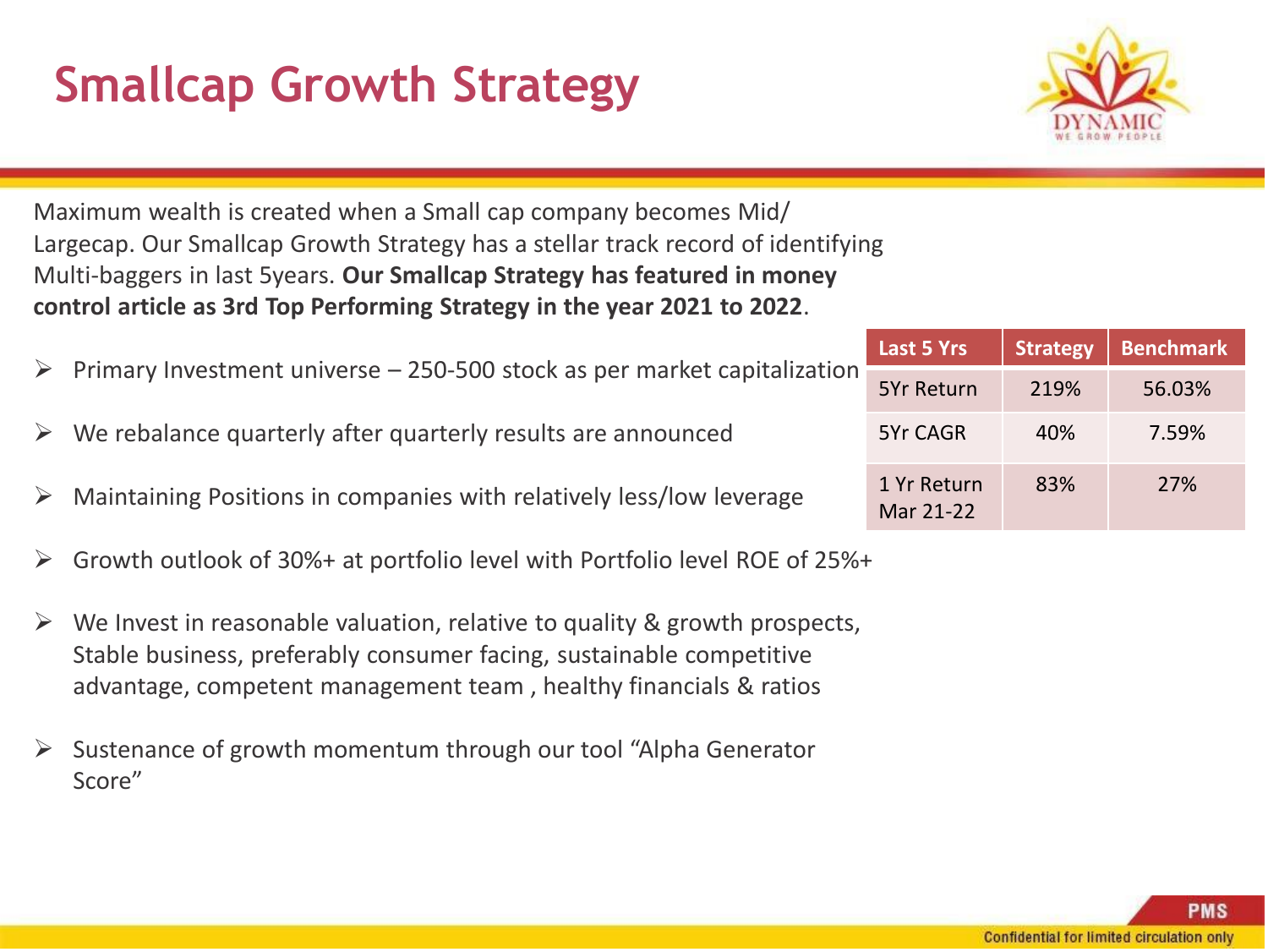### **Multicap Growth Strategy**



- $\triangleright$  Primary Investment universe  $-1$ -500 stock as per market capitalization
- $\triangleright$  We rebalance quarterly after quarterly results are announced
- $\triangleright$  Maintaining Positions in companies with relatively less/low leverage
- ➢ Growth outlook of 20%+ at portfolio level with Portfolio level ROE of 20%+
- $\triangleright$  We Invest in Reasonable valuation, relative to quality & growth prospects, Stable business, preferably consumer facing, Sustainable competitive advantage, Competent management team , Healthy financials & ratios
- ➢ Sustenance of growth momentum through our tool "Alpha Generator Score"

| Last 5 Yrs | <b>Strategy</b> | <b>Benchmark</b> |
|------------|-----------------|------------------|
| 5Yr Return | 169%            | 64%              |
| 5Yr CAGR   | 35%             | 12%              |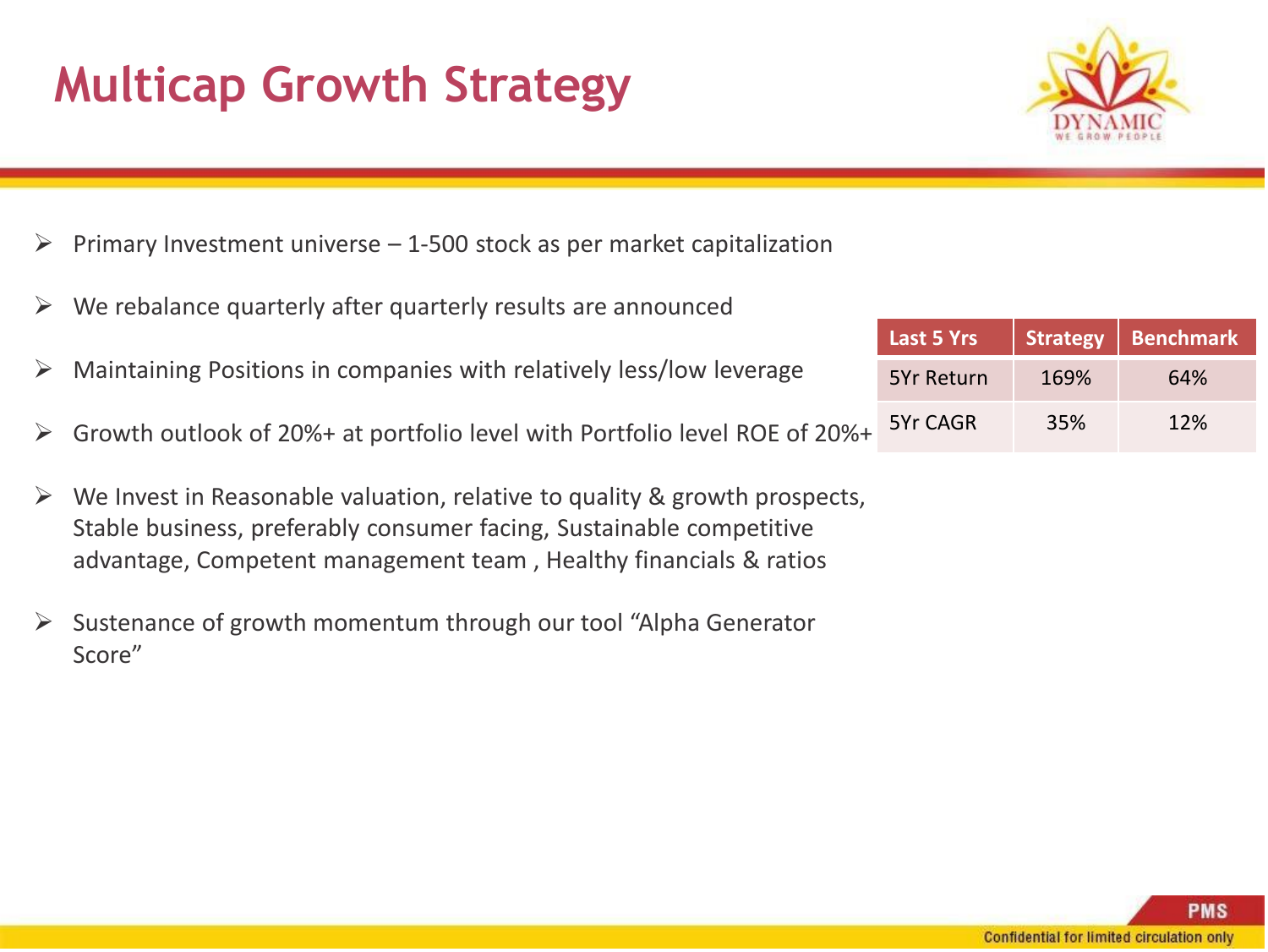





- $\triangleright$  As per SEBI, all PMS client's funds and securities have to be administered by custodian only.
- $\triangleright$  There are 19 SEBI Registered Custodian.
- ➢ Our Custodian is Yes Bank Ltd

#### **Some Key Features of Custody Offering Trade Servicing**

- $\triangleright$  Trade processing and settlement
- $\triangleright$  Robust operating system & controls
- $\triangleright$  Straight through processing of transaction
- $\triangleright$  Settlement receipt and delivery of funds and securities
- $\triangleright$  Safekeeping of Securities and Funds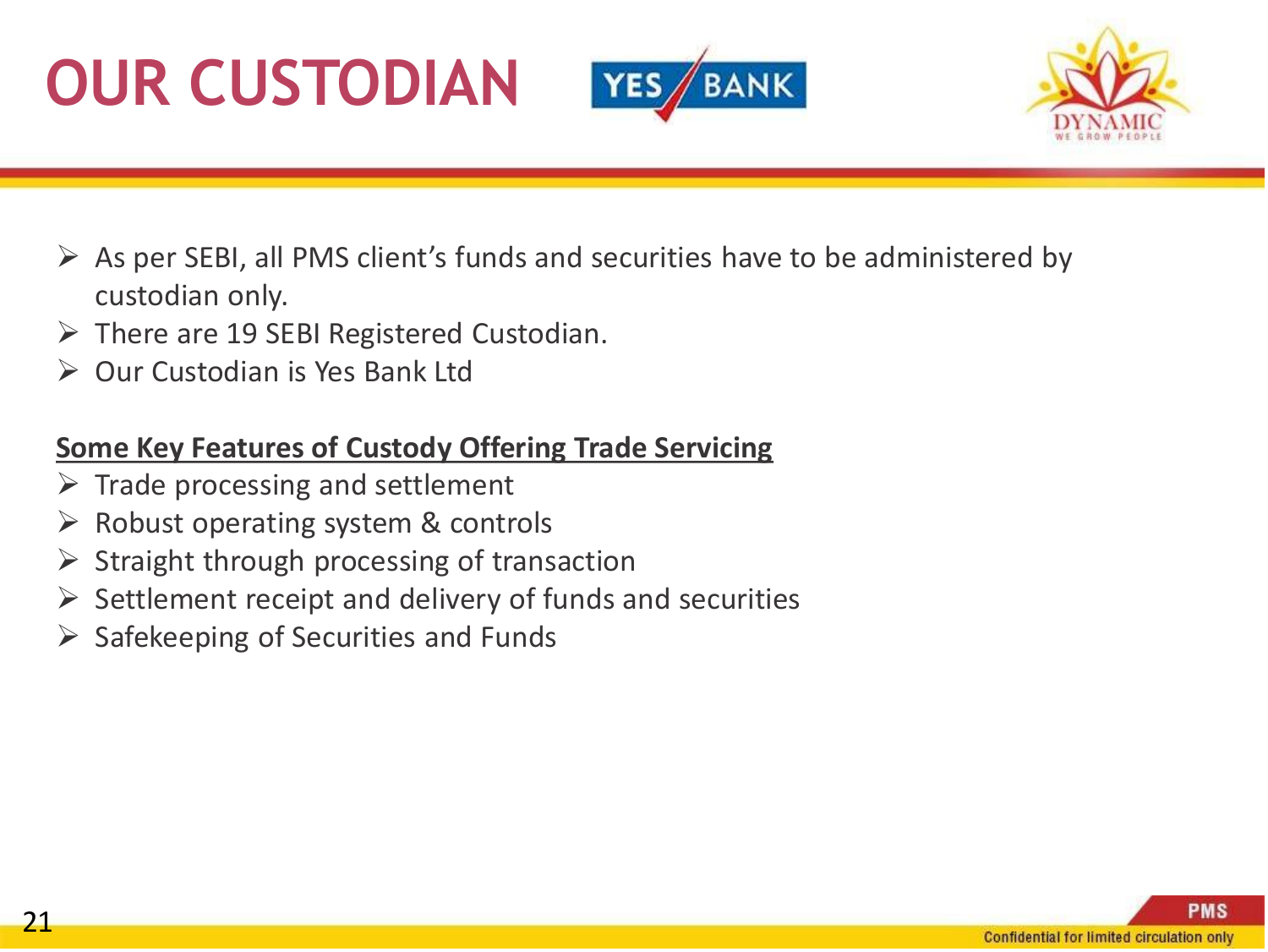## **FEE STRUCTURE – PMS CHARGES**



| <b>Options</b>                                            |                                | <b>Only Management Fees</b><br>(Option 1) |                   |                                | <b>Only Profit Sharing</b><br>(Option 2) |                   | <b>Sharing (Option 3)</b>     | <b>Both Management Fees &amp; Profit</b> |                   |
|-----------------------------------------------------------|--------------------------------|-------------------------------------------|-------------------|--------------------------------|------------------------------------------|-------------------|-------------------------------|------------------------------------------|-------------------|
| Investment<br>Amount (Rs)                                 | Upto 1cr<br>(Min 50)<br>Lakhs) | Upto 2<br>Crore                           | Above 2<br>Crores | Upto 1cr<br>(Min 50)<br>Lakhs) | Upto 2<br>Crore                          | Above 2<br>Crores | Upto 1cr<br>(Min 50<br>Lakhs) | Upto 2<br>Crore                          | Above 2<br>Crores |
| Annual<br>Management<br>Fees to be<br>levied monthly      | 3.00% pa                       | $2.50%$ pa                                | 2.00% pa          | $\blacksquare$                 |                                          | $\sim$            | $1.50%$ pa                    | $1.25%$ pa                               | $1.00\%$ pa       |
| Performance<br>Fee (Over and<br>Above Hurdle<br>Rate-10%) |                                |                                           |                   | 20%*                           | 17.5%*                                   | 15%*              | 15%**                         | 12.5%**                                  | 10%**             |
| <b>Exit Fees</b>                                          |                                |                                           |                   |                                | No Exit Fees                             |                   |                               |                                          |                   |

\* In Only Profit Sharing no hurdle rate will be applicable straight profits will be shared \*\* If Client opt for both Management fees & Profit Sharing 10% hurdle rate will be applicable Brokerage will be applicable as per actual and Demat charges and Government taxes will be applicable as actuals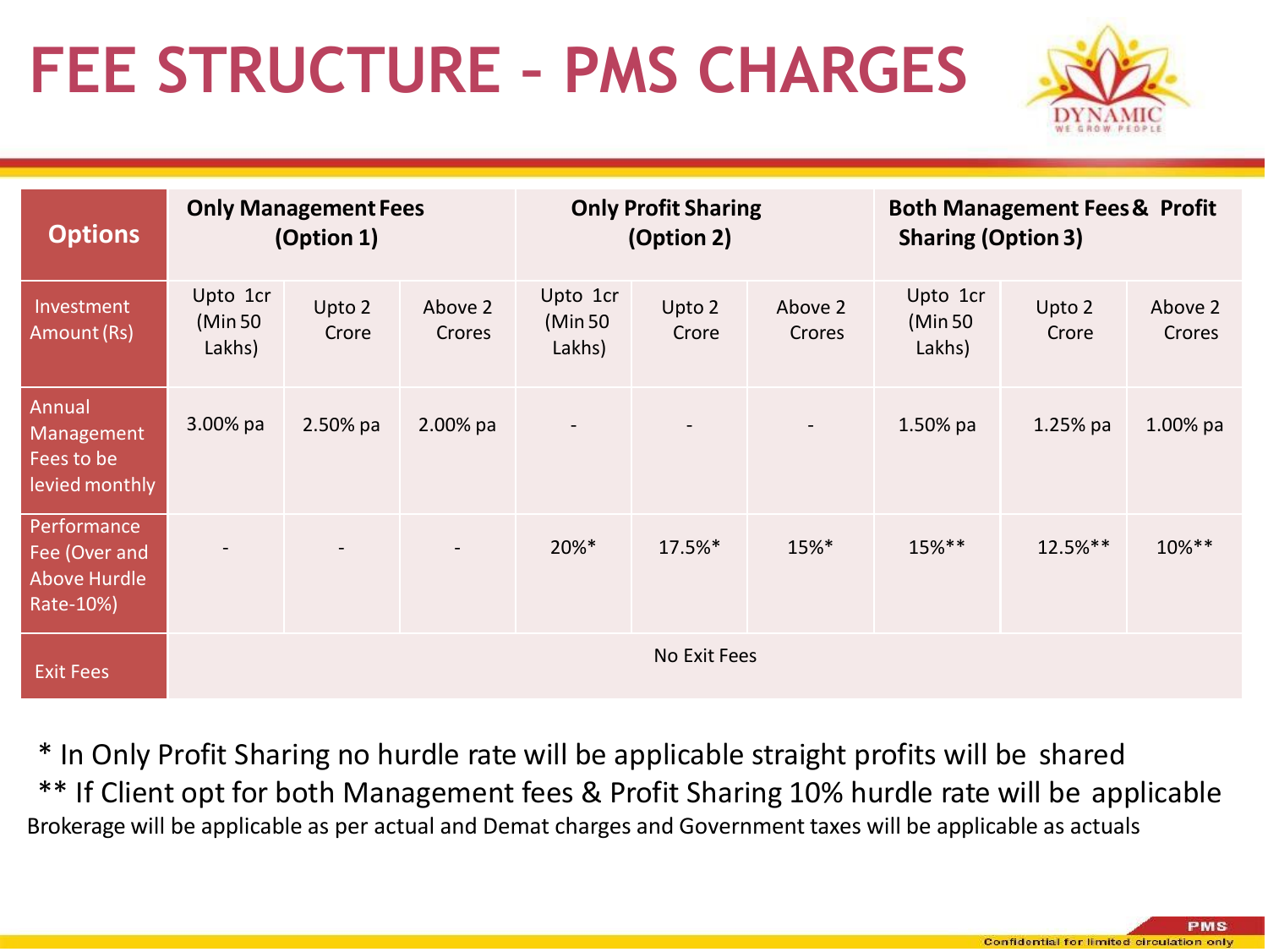## **CONTACT US**



#### **DYNAMIC EQUITIES PVT. LTD.**

Dynamic Equities Pvt. , 14th floor, Technopolis Building, Sector V, Salt Lake, Kolkata – 700 91.

**Phone No:** 033-40099400 / 8336087004 Email: [support@valuestocks.in](mailto:support@valuestocks.in)

| : www.valuestocks.in<br><b>Website</b> |
|----------------------------------------|
|----------------------------------------|

**App :** Value Stocks (Android, iOS)

**Youtube /Facebook :** Shailesh Saraf Value Stocks

| <b>SEBI Registration No.</b>                  | : INZ000193533(NSE/BSE/MCX) |
|-----------------------------------------------|-----------------------------|
| <b>Investment Advisory Reg : INA300002022</b> |                             |
| <b>PMS Reg. No</b>                            | : INP000003468              |
| DP Reg. No                                    | : IN-DP-CDSL-192-2002       |
| <b>CIN</b>                                    | :U67190WB1999PTC090087      |

**Mutual Fund - ARN No:** 124058 **ARN Name :** Dynamic Equities Pvt Ltd **EUIN No :** E197719